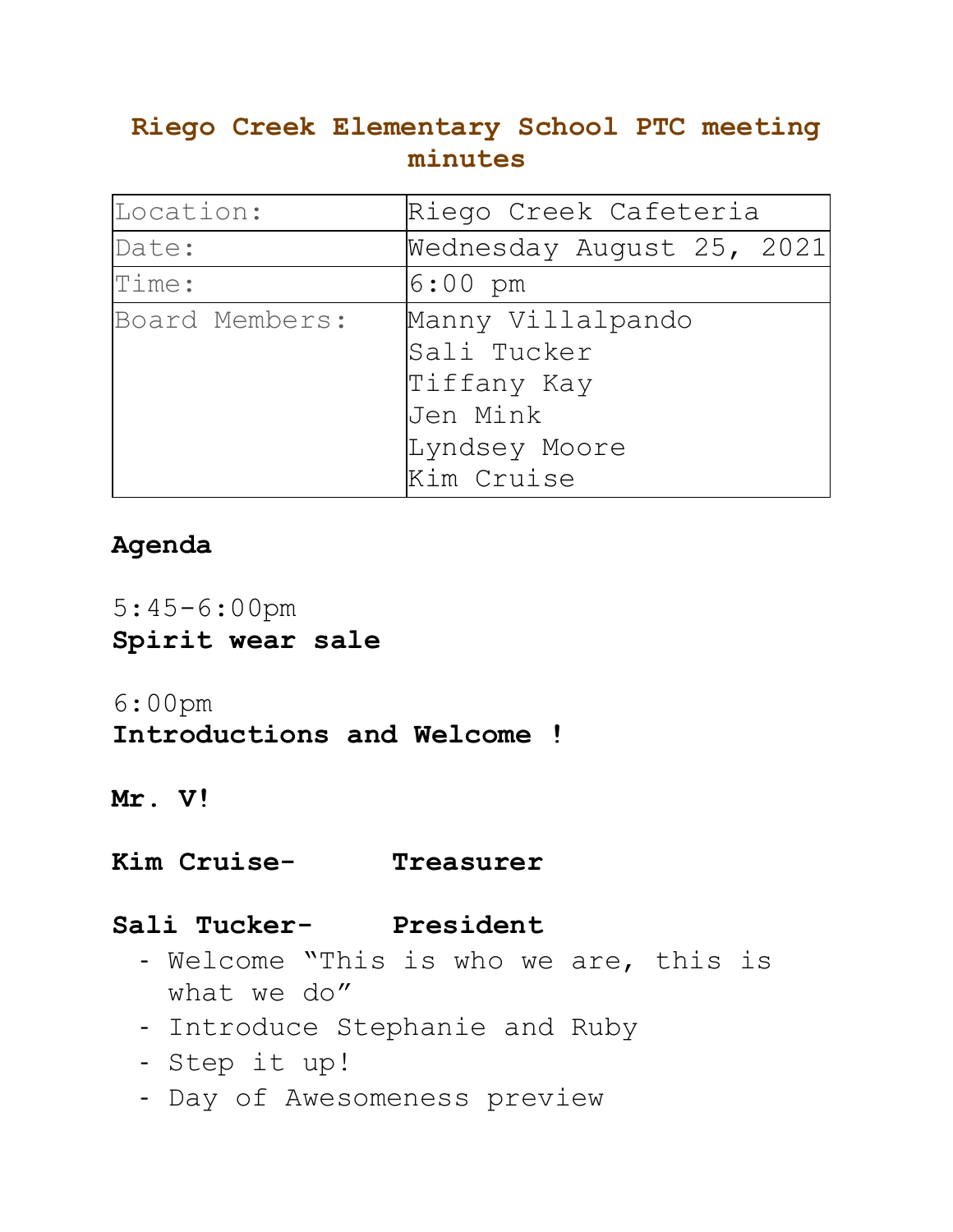- Introduce the role of the "chairs" and examples.
- The front office is looking for donations of pants and underwear (Small sweats, Small boy underwear TK and Kinder)
- Safe routes! Please sign up to become a crossing guard.
- Please become a member! sign up online!
- Spirit wear addressed (pending arrival of items)
- Birthday marquee now up and running !

### **Jennifer Mink- VP**

- Presents financial secretary position

*Financial Secretary:* The Financial Secretary works in conjunction with the Treasurer in maintaining the Club's financial records. The Financial Secretary shall (1) be the custodian of the funds of the Club and be responsible for depositing them into accounts in a financial institution designated by the Board; (2) keep a ledger of all receipts and deposits and provide those records to the auditor at the end of the school year.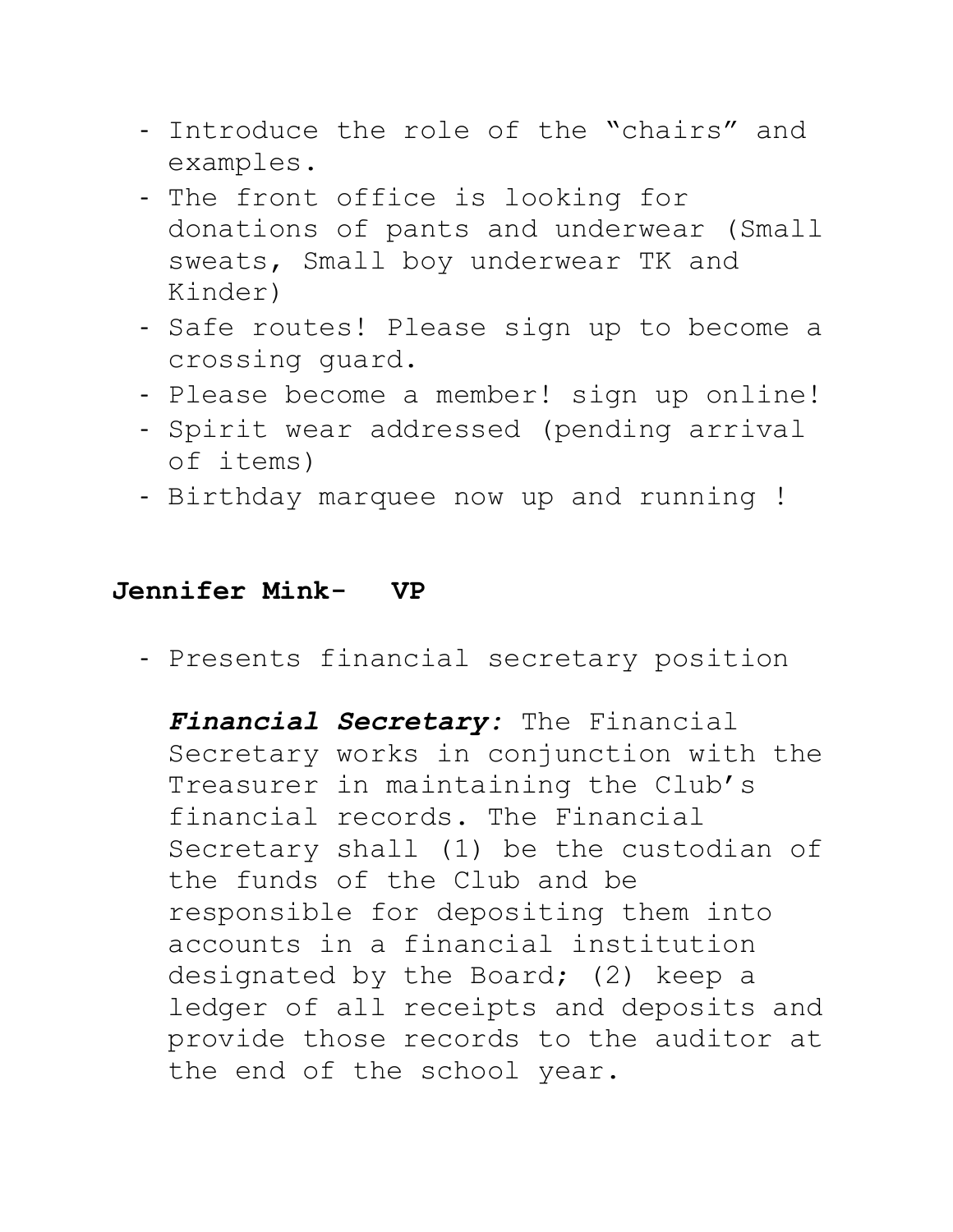```
-
- Last year the PTC fulfilled the 
 following: 
   o Trash Cans
   o Patio Umbrellas and Bases
   o Library Wishlist
   o Speed Bumps 
   o Sami Circuit
   o Bulletin Board
   o Camera Lens for School Pictures
   o ROAR Store Start up
   o 4 Feather Flags
   o Raz Kids
   o AND MORE!
- With Step it up we are raising funds 
 for: 
   o STEM ITEMS
   o Outdoor seating and shades 
   o Everything and anything our district 
     doesn't supply.
```
- Trunk or treat in oct.

# **Tiffany Kay- VP Fundraising**

- Upcoming dine outs
- Vallarta 9/8, Kona 9/9
- Discussed possibility of sponsors.
- Whole class incentive program